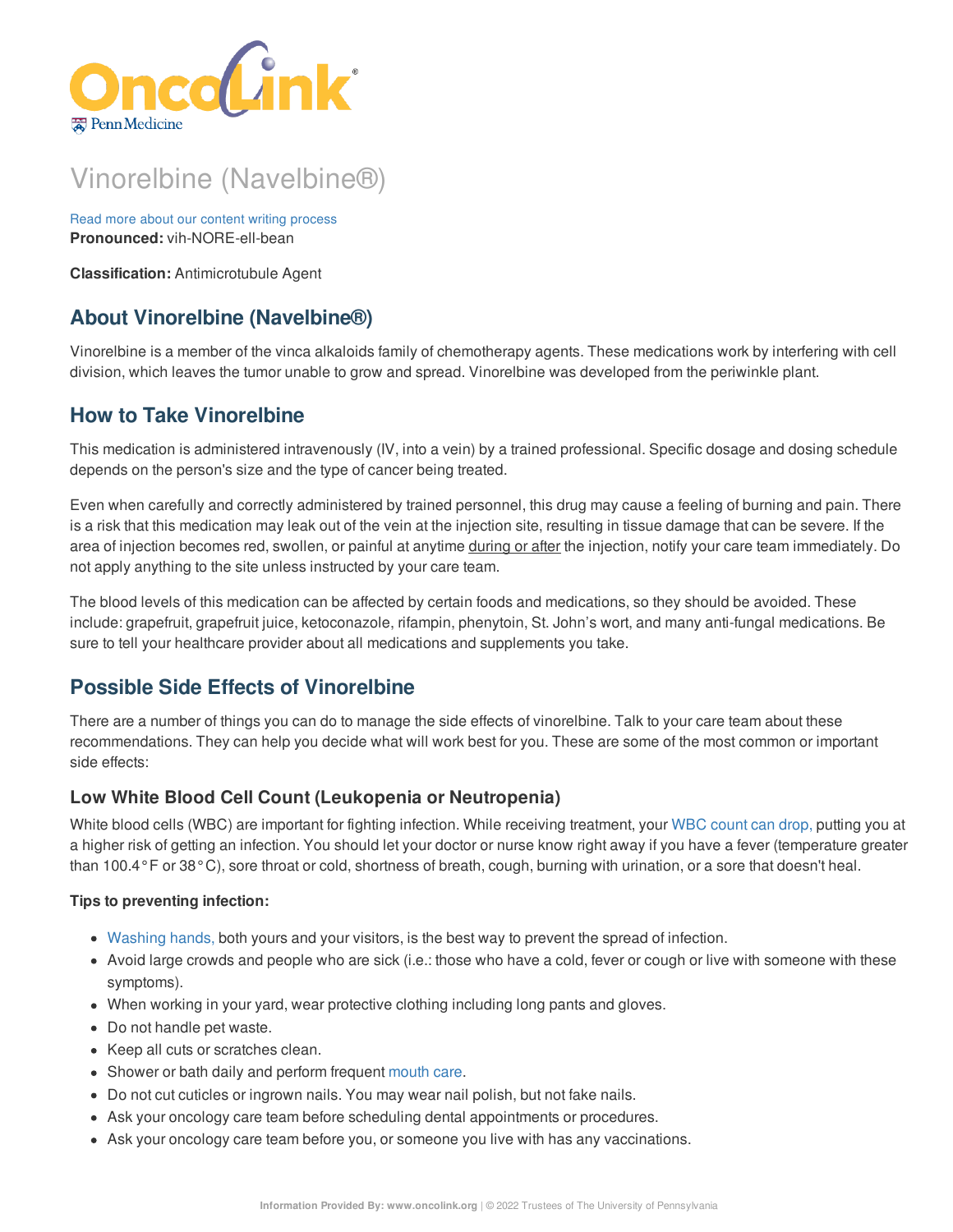# **Low Red Blood Cell Count (Anemia)**

Your red blood cells are responsible for carrying oxygen to the tissues in your body. When the red cell [count](https://www.oncolink.org/chemo-printer/20958?theme=oncolink/support/side-effects/low-blood-counts/low-red-blood-cell-count-anemia) is low, you may feel tired or weak. You should let your oncology care team know if you experience any shortness of breath, difficulty breathing or pain in your chest. If the count gets too low, you may receive a blood transfusion.

# **Low Platelet Count (Thrombocytopenia)**

Platelets help your blood clot, so when the [count](https://www.oncolink.org/chemo-printer/20958?theme=oncolink/support/side-effects/low-blood-counts/low-platelet-count-thrombocytopenia) is low you are at a higher risk of bleeding. Let your oncology care team know if you have any excess bruising or bleeding, including nose bleeds, bleeding gums or blood in your urine or stool. If the platelet count becomes too low, you may receive a transfusion of platelets.

- Do not use a razor (an electric razor is fine).
- Avoid contact sports and activities that can result in injury or bleeding.
- Do not take aspirin (salicylic acid), non-steroidal, anti-inflammatory medications (NSAIDs) such as Motrin/Advil (ibuprofen), Aleve (naproxen), Celebrex (celecoxib) etc. as these can all increase the risk of bleeding. Please consult with your healthcare team regarding use of these agents and all over the counter medications/supplements while on therapy.
- Do not floss or use toothpicks and use a soft-bristle toothbrush to brush your teeth.

# **Constipation**

Vinorelbine can cause serious constipation, abdominal pain and can even lead to a blockage or stoppage of the bowel (called paralytic ileus) if not treated promptly. There are several things you can do to prevent or relieve constipation. Include fiber in your diet (fruits and vegetables), drink 8-10 glasses of non-alcoholic fluids a day, and keep active. A stool softener once or twice a day may prevent constipation. If you do not have a bowel movement for 2-3 days, you should contact your healthcare team for [suggestions](https://www.oncolink.org/chemo-printer/20958?theme=oncolink/support/side-effects/gastrointestinal-side-effects/constipation) to relieve the constipation

# **Peripheral Neuropathy (Numbness or Tingling in the Hands and/or Feet)**

Peripheral [neuropathy](https://www.oncolink.org/chemo-printer/20958?theme=oncolink/support/side-effects/neurological-side-effects/peripheral-neuropathy-nerve-damage/peripheral-neuropathy-nerve-damage) is a toxicity that affects the nerves of than hands and feet. It causes a numbness or tingling feeling in the hands and feet, often in the pattern of a stocking or glove. This can get progressively worse with additional doses of the medication. In some people, the symptoms slowly resolve after the medication is stopped, but for some it never goes away completely. You should let your healthcare provider know if you experience numbness or tingling in the hands and feet, as they may need to adjust the doses of your medication.

## **Fatigue**

[Fatigue](https://www.oncolink.org/chemo-printer/20958?theme=oncolink/support/side-effects/other-side-effects/fatigue-and-cancer/managing-fatigue) is very common during cancer treatment and is an overwhelming feeling of exhaustion that is not usually relieved by rest. While on cancer treatment, and for a period after, you may need to adjust your schedule to manage fatigue. Plan times to rest during the day and conserve energy for more important activities. Exercise can help combat fatigue; a simple daily walk with a friend can help. Talk to your healthcare team for helpful tips on dealing with this side effect.

## **Nausea and/or Vomiting**

Talk to your doctor or nurse so they can prescribe medications to help you manage nausea and [vomiting](https://www.oncolink.org/chemo-printer/20958?theme=oncolink/support/side-effects/gastrointestinal-side-effects/nausea-and-vomiting). In addition, dietary changes may help. Avoid things that may worsen the symptoms, such as heavy or greasy/fatty, spicy or acidic foods (lemons, tomatoes, oranges). Try antacids, (e.g. milk of magnesia, calcium tablets such as Tums), saltines, or ginger ale to lessen symptoms.

Call your doctor or nurse if you are unable to keep fluids down for more than 12 hours or if you feel lightheaded or dizzy at any time.

# **Liver Toxicity**

This medication can cause liver toxicity, which your oncology care team may monitor for using blood tests called liver function tests. Notify your healthcare provider if you notice yellowing of the skin or eyes, your urine appears dark or brown, or you have pain in your abdomen, as these can be signs of liver toxicity.

## **Less common, but important side effects can include:**

*Lung Concerns:* Some patients have experienced shortness of breath and difficulty breathing during or shortly after the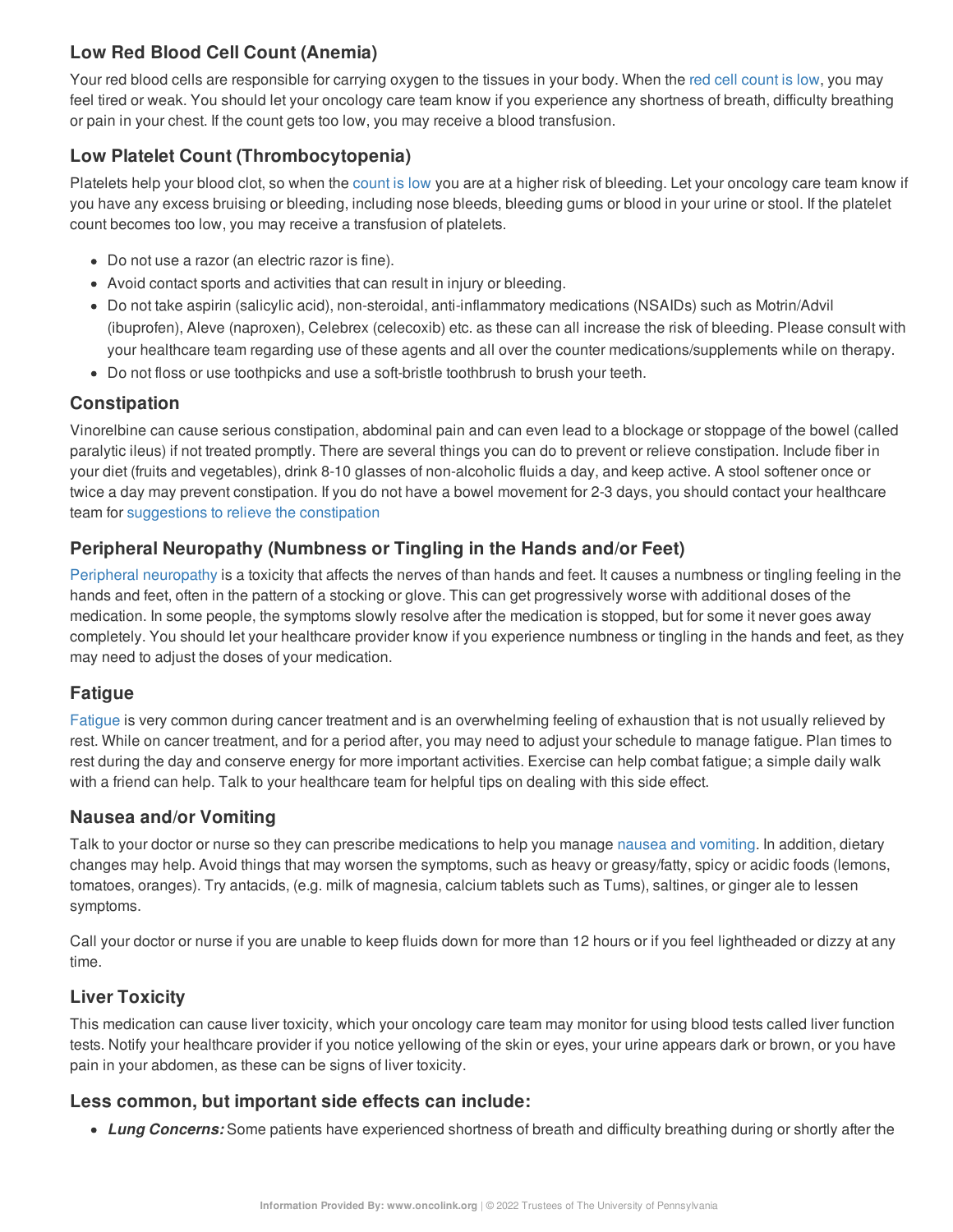infusion of this medication. In addition, lung problems have developed a few days to a week after treatment. If you develop any new or worsening cough or shortness of breath, you should be seen by a healthcare provider promptly.

*Radiation Recall:* This medication may cause radiation recall. It may present as a skin reaction that looks like a sunburn (redness, swelling, soreness, peeling skin) in areas where radiation was previously given. Notify your oncology care team if you notice this side effect. Treatment can include topical steroid ointments and a delay in your next chemotherapy dose.

#### **Sexual & Reproductive Concerns**

This drug may affect your reproductive system, resulting in the menstrual cycle or sperm production becoming irregular or stopping permanently. Women may experience menopausal effects including hot flashes and vaginal [dryness](https://www.oncolink.org/chemo-printer/20958?theme=oncolink/support/sexuality-fertility/sexuality/vaginal-dryness-and-painful-intercourse). In addition, the desire for sex may decrease during treatment.

Exposure of an unborn child to this medication could cause birth defects, so you should not become pregnant or father a child while on this medication. Effective birth control is necessary during treatment and for 6 months after your last dose for women and 3 months after your last dose for men, even if your menstrual cycle stops or you believe you are not producing sperm. You should not breastfeed while taking this medication or for 9 days after your last dose.

You may want to consider sperm banking or egg harvesting if you may wish to have a child in the future. Discuss these options with your oncology team. You should consult with your healthcare team before breastfeeding while receiving this medication.

# Cisplatin (Platinol®)

Read more about our content writing [process](https://www.oncolink.org/chemo-printer/20958?theme=oncolink/about/content) **Pronounced:** SIS-plat-in

**Classification:** Platinum Coordination Complex

# **About Cisplatin (Platinol®)**

Cisplatin is a heavy metal compound that inhibits synthesis of RNA, DNA, and protein in cells. All of these compounds are vital for cells to divide and grow. By preventing them from dividing, the medication can stop cancer from growing.

# **How to Take Cisplatin**

Cisplatin is given through intravenous (IV, into a vein) infusion. The dose and schedule are determined by your size and type of cancer. You will be given IV fluids prior to receiving cisplatin. It can be given alone or with other drugs.

Even when carefully and correctly administered by trained personnel, this drug may cause a feeling of burning and pain. There is a risk that this medication may leak out of the vein at the injection site, resulting in tissue damage that can be severe. If the area of injection becomes red, swollen, or painful at anytime during or after the injection, notify your care team right away. Do not apply anything to the site unless told to do so by your care team.

This medication can affect the blood levels of some anti-seizure medications. Be sure to tell your healthcare provider about all medications and supplements you take.

# **Possible Side Effects**

There are a number of things you can do to manage the side effects of cisplatin. Talk to your care team about these recommendations. They can help you decide what will work best for you. These are some of the most common or important side effects:

#### **Kidney Problems**

This medication can cause kidney problems, including an increased creatinine level, which your oncology care team will monitor for using blood tests. Notify your healthcare provider if you notice decreased urine output, blood in the urine, swelling in the ankles, or loss of appetite.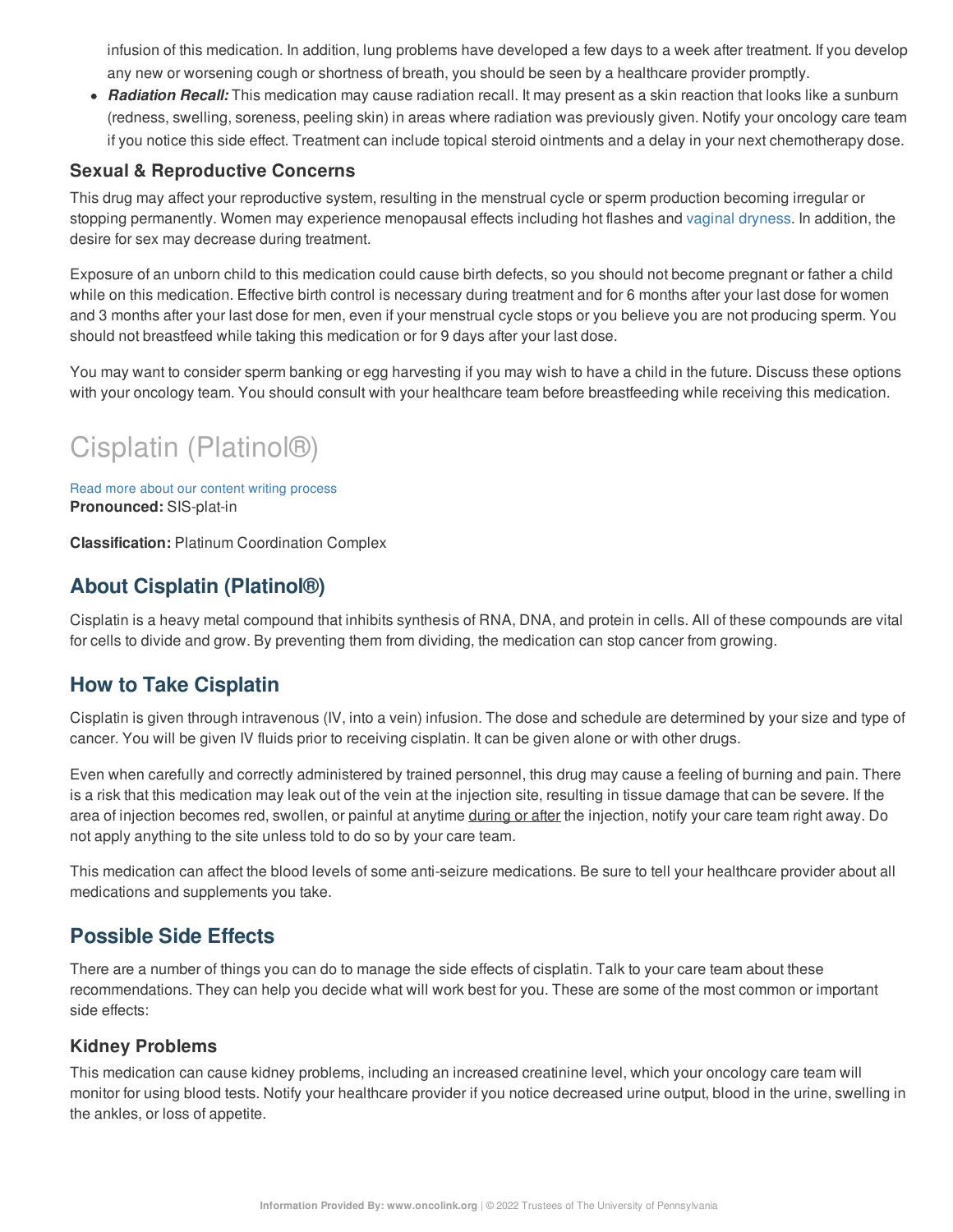# **Peripheral Neuropathy (Numbness or Tingling in the Hands and/or Feet)**

Peripheral [neuropathy](https://www.oncolink.org/chemo-printer/20958?theme=oncolink/support/side-effects/neurological-side-effects/peripheral-neuropathy-nerve-damage/peripheral-neuropathy-nerve-damage) is a toxicity that affects the nerves. It causes numbness or a tingling feeling in the hands and/or feet, often in the pattern of a stocking or glove. This can get progressively worse with additional doses of the medication. In some people, the symptoms slowly resolve after the medication is stopped, but for some it never goes away completely. You should let oncology care team know if you experience numbness or tingling in the hands and/or feet, as they may need to adjust the doses of your medication.

### **Nausea and/or Vomiting**

Talk to your oncology care team so they can prescribe medications to help you manage nausea and [vomiting](https://www.oncolink.org/chemo-printer/20958?theme=oncolink/support/side-effects/gastrointestinal-side-effects/nausea-and-vomiting). In addition, dietary changes may help. Avoid things that may worsen the symptoms, such as heavy or greasy/fatty, spicy or acidic foods (lemons, tomatoes, oranges). Try saltines, or ginger ale to lessen symptoms.

Call your oncology care team if you are unable to keep fluids down for more than 12 hours or if you feel lightheaded or dizzy at any time.

## **Low White Blood Cell Count (Leukopenia or Neutropenia)**

White blood cells (WBC) are important for fighting infection. While receiving treatment, your WBC [count](https://www.oncolink.org/chemo-printer/20958?theme=oncolink/support/side-effects/low-blood-counts/neutropenia) can drop, putting you at a higher risk of getting an infection. You should let your doctor or nurse know right away if you have a fever (temperature greater than 100.4°F or 38°C), sore throat or cold, shortness of breath, cough, burning with urination, or a sore that doesn't heal.

#### **Tips to preventing infection:**

- [Washing](https://www.oncolink.org/chemo-printer/20958?theme=oncolink/cancer-treatment/hospital-helpers/hand-hygiene-hand-washing) hands, both yours and your visitors, is the best way to prevent the spread of infection.
- Avoid large crowds and people who are sick (i.e.: those who have a cold, fever or cough or live with someone with these symptoms).
- When working in your yard, wear protective clothing including long pants and gloves.
- Do not handle pet waste.
- Keep all cuts or scratches clean.
- Shower or bath daily and perform frequent [mouth](https://www.oncolink.org/chemo-printer/20958?theme=oncolink/support/side-effects/gastrointestinal-side-effects/mucositis/mucositis-mouth-sores-oral-care-tip-sheet) care.
- Do not cut cuticles or ingrown nails. You may wear nail polish, but not fake nails.
- Ask your oncology care team before scheduling dental appointments or procedures.
- Ask your oncology care team before you, or someone you live with, has any vaccinations.

## **Low Red Blood Cell Count (Anemia)**

Your red blood cells are responsible for carrying oxygen to the tissues in your body. When the red cell [count](https://www.oncolink.org/chemo-printer/20958?theme=oncolink/support/side-effects/low-blood-counts/low-red-blood-cell-count-anemia) is low, you may feel tired or weak. You should let your oncology care team know if you experience any shortness of breath, difficulty breathing or pain in your chest. If the count gets too low, you may receive a blood transfusion.

## **Low Platelet Count (Thrombocytopenia)**

Platelets help your blood clot, so when the [count](https://www.oncolink.org/chemo-printer/20958?theme=oncolink/support/side-effects/low-blood-counts/low-platelet-count-thrombocytopenia) is low you are at a higher risk of bleeding. Let your oncology care team know if you have any excess bruising or bleeding, including nose bleeds, bleeding gums or blood in your urine or stool. If the platelet count becomes too low, you may receive a transfusion of platelets.

- Do not use a razor (an electric razor is fine).
- Avoid contact sports and activities that can result in injury or bleeding.
- Do not take aspirin (salicylic acid), non-steroidal, anti-inflammatory medications (NSAIDs) such as Motrin/Advil (ibuprofen), Aleve (naproxen), Celebrex (celecoxib) etc. as these can all increase the risk of bleeding. Please consult with your healthcare team regarding use of these agents and all over the counter medications/supplements while on therapy.
- Do not floss or use toothpicks and use a soft-bristle toothbrush to brush your teeth.

## **Hearing Problems**

Cisplatin can cause hearing loss and ringing in the ears. Your hearing will be checked prior to you receiving cisplatin and as needed throughout treatment. Call your doctor or nurse if you have ringing in your ears or if you notice a decrease in your